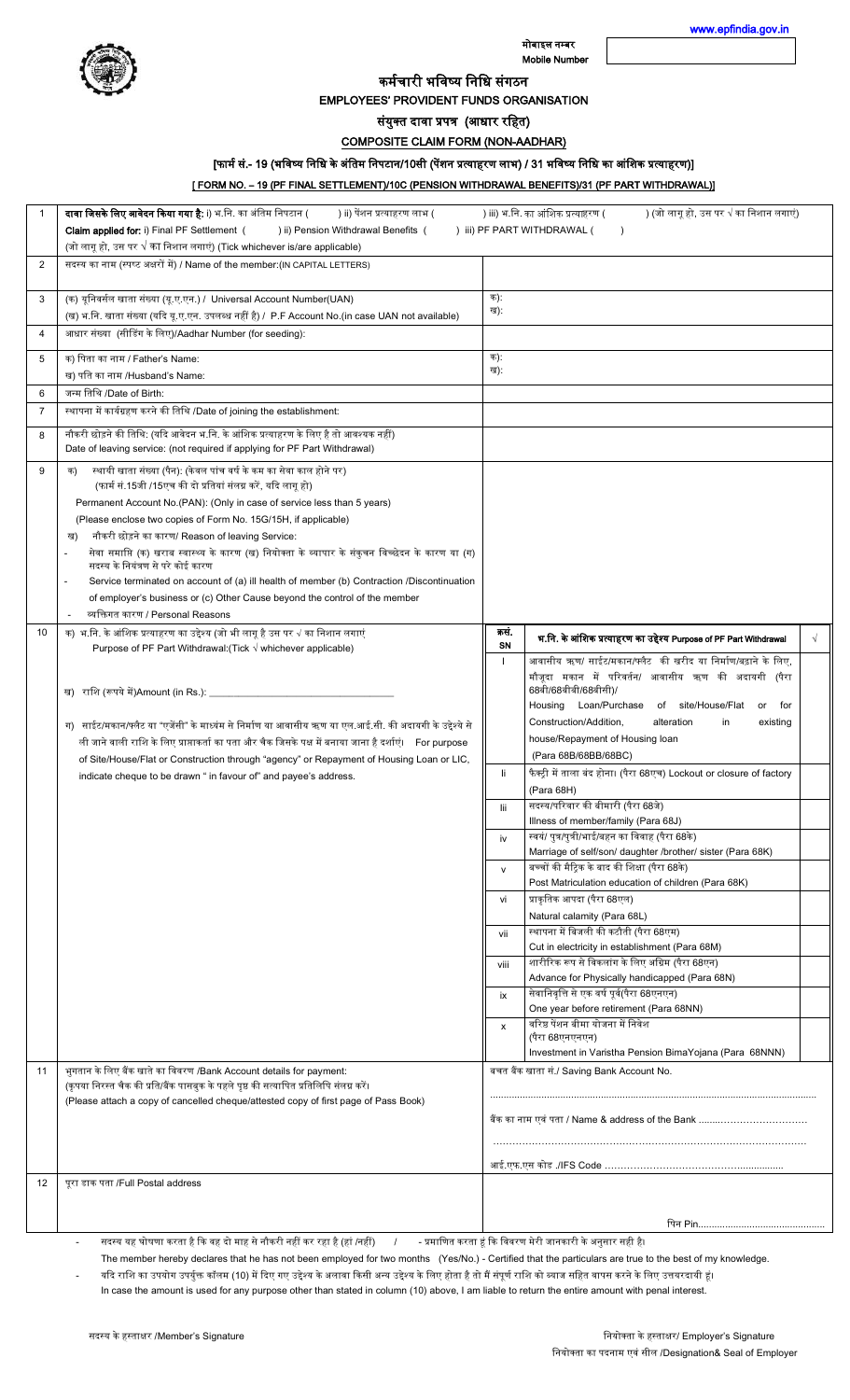## **संयुक्i दावातप्रपत्रत(आधारतरहिi)तभरने िेiुअनुदेश शीट INSTRUCTION SHEET FOR FILLING THE COMPOSITE CLAIM FORM (NON-AADHAR)**

- 1. निम्नांकित हेतु आवेदन किया जा सकता है:- The application can be made for :
	- i) भविष्य निधि के अंतिम निपटान / Final P.F. Settlement
	- ii) पेंशन प्रत्याहरण लाभ (केवल 10 वर्ष से कम का सेवाकाल होने पर) Pension Withdrawal Benefits (only if the service is less that 10 years)
	- iii) भविष्य निधि आंशिक प्रत्याहरण / PF Part Withdrawal,
	- तदनुसार बॉक्स में निशान लगाएं/ Tick the boxes accordingly.
- 2. नाम: नाम स्पष्ट अक्षरों में लिखें/ Name : Name in CAPITAL LETTERS
- 3. a) य.ए.एन.: 11 अंकों की यूनिवर्सल खाता संख्या का उल्लेख करें / UAN: Kindly mention the 11 digit Universal Account Number

b) भविष्य निधि खाता संख्या/ b) PF Account Number:

- 4. कृपया बारह अंकों की आधार संख्या का उल्लेख करें/ Kindly mention 12 digits Aadhar Number:
- 5. क) पिता का नाम: स्पष्ट अक्षरों में लिखें/ a) Father's Name : Kindly write clearly.
- ख) पति का नाम: स्पष्ट अक्षरों में लिखें / b) Husband's Name: Kindly write clearly.
- 6. जन्म तिथि: दिन/माह/वर्ष के फार्मेट में / Date of Birth : In DD/MM/YYYY format
- 7. स्थापना में कार्य ग्रहण की तिथि दिन/माह/वर्ष के फार्मेट में / Date of Joining the establishment: In DD/MM/YYYY format
- 8. नौकरी छोड़ने की तिथि दिन/माह/वर्ष के फार्मेट में / Date of leaving service: In DD/MM/YYYY format
- 9. स्थायी खाता संख्या (पैन): केवल पांच वर्ष से कम का सेवाकाल होने पर / Permanent Account Number (PAN): In case of service less than 5 years.

फार्म 15जी/15एच की दो प्रतियां संलग्न करें, यदि लाग हो / Please submit two copies of Form 15G/15H, if applicable.

(यदि भ.नि. से आंशिक प्रत्याहरण के लिए आवेदन कर रहे हैं तो पैन की आवश्यकता नहीं है) / (PAN not required if applying for PF Part Withdrawal)

नौकरी छोड़ने का कारण - केवल भविष्य निधि अंतिम निपटान के मामले में : इनमें से कोई एक कारण होना चाहिए / Reason for leaving service: Only in case of PF Final Settlement. The reason may be:

- I. समापन के कारण/ Termination on account of
	- a) सदस्य की बीमारी/ ill health of member
	- b) नियोक्ता के व्यापार में कमी/बंद होना /Contraction /Discontinuation of employer's business or
	- c) सदस्य के नियंत्रण से बाहर अन्य कारण/ Other cause beyond the control of the member
	- d) व्यक्तिगत कारण / Personal Reasons
- II. विवाह (महिला सदस्य के लिए) / Marriage (for female member)

विदेश में स्थायी रूप से बसने के कारण/ Permanent Settlement Abroad

आयकर (टीडीएस) काटा जाएगा यदि सेवा 5 वर्ष (60 माह) से कम है। आयकर (टीडीएस) नहीं काटा जाएगा यदि कुल शेष रू. 50,000 से कम है। यद्यपि ऐसे मामलों में टीडीएस 10% की दर से काटा जाएगा यदि सदस्य पैन प्रस्तुत करता है। पैन प्रस्तुत नहीं किए जाने के मामले में 34.608% की दर से टीडीएस काटा जाएगा।

Income Tax (TDS) is deducted if the service is less than 5 years (60 months). No Income Tax (TDS) is deducted in case the total balance is less than Rs. 50,000/-. However, TDS is deducted @10% if the member submits PAN in such cases. In case PAN is not submitted, then TDS @34.608% is deducted.

- वर्तमान स्थापना के साथ-साथ पिछली स्थापना की कुल सेवा की गणना की जाएगी, अत: सभी भविष्य निधि खातों को एक साथ मिलाने का सुझाव दिया जाता है। The total service in the present establishment as well as previous establishment is counted and, therefore, it is advisable to merge all PF accounts.
- 10. भविष्य निधि आंशिक प्रत्याहरण का उद्देश्य और आवश्यक राशि/ Purpose of PF Part Withdrawal and Amount required:

(इनमें से कोई एक कारण होना चाहिए) / The purpose may be one of the following:

i) अावासीय ऋण /भूमि /घर /फ्लैट खरीदने हेत्/ वर्तमान घर में निर्माण/अतिरिक्त फेर बदल/ आवासीय ऋण को चुकाने के लिए: कोई दस्तावेज अपेक्षित नहीं है। किसी दस्तावेज (नया घोषणा पत्र/ उपयोगिता प्रमाण पत्र इत्यादि) की आवश्यकता नहीं है। Housing Loan/purchase of site/house/flat or for construction/Addition alteration in existing house/Repayment of Housing loan: No document is required. No document (New Declaration Form/Utilization Certificate etc.) is required.

यदि अग्रिम साईट/मकान/फ्लैट की खरीद या एजेंसी के माध्यम से निर्माण या आवासीय ऋण की अदायगी के लिए है तो जिसके पक्ष में अदा किया जाना है, उसका नाम दर्शाए ।

In case the advance is for purchase of site/house/flat or construction through Agency or repayment of Housing Loan then indicate the name in whose favour the payment has to be made.

ii) फैक्ट्री की तालाबंदी या बंद होना/ किसी दस्तावेज की आवश्यकता नहीं है / Lockout or closure of factory: No document is required.